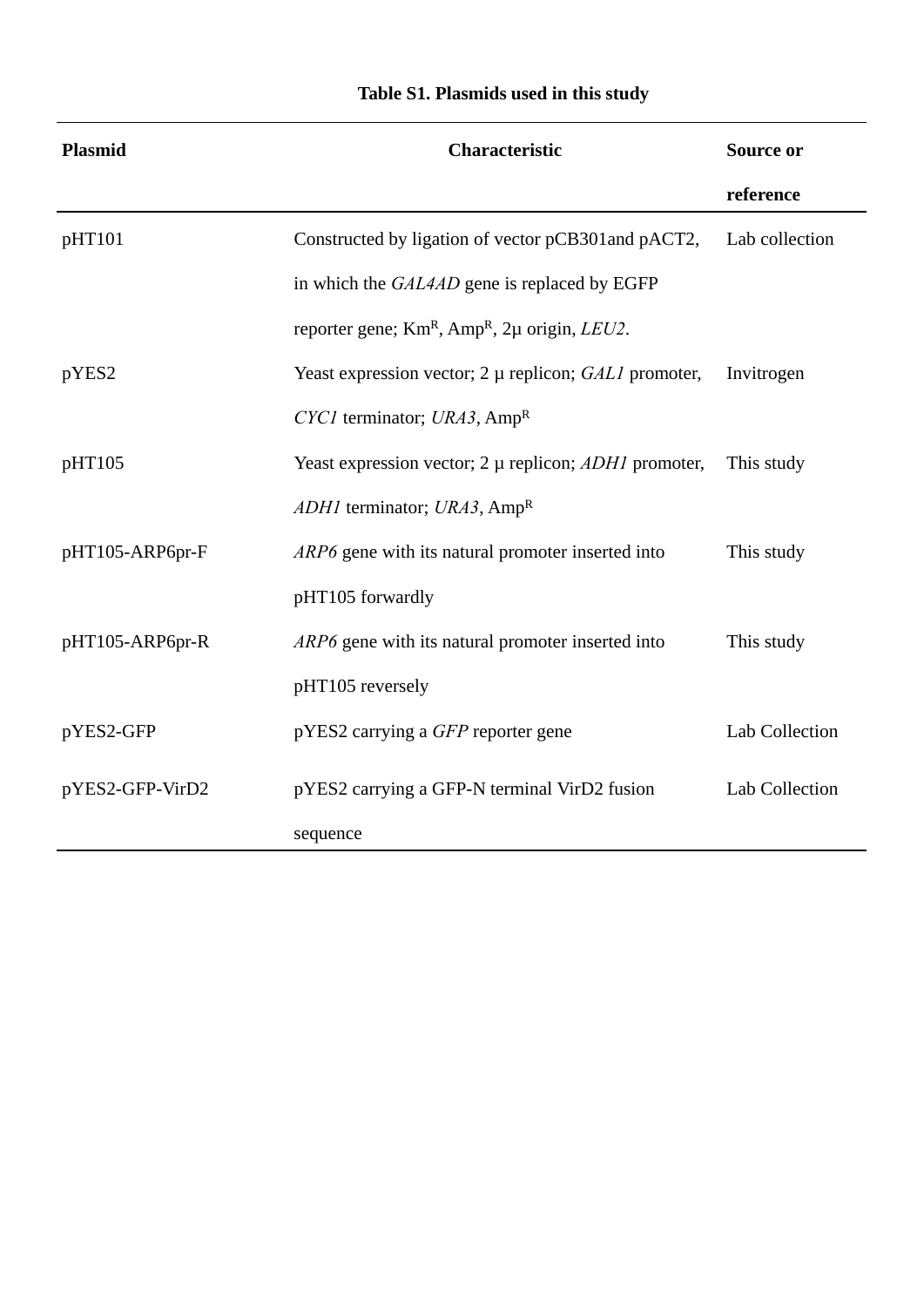| Co-cultivation<br>mixture       | No. of Cy3<br>signals | No. of cells<br>counted | Percentage $(\times 10^{-4})$ | Transformation<br>efficiency $(\times 10^{-4})$ |
|---------------------------------|-----------------------|-------------------------|-------------------------------|-------------------------------------------------|
| Agrobacterium-<br><b>WT</b>     | 3                     | 2815                    | 10.7                          | 3.9                                             |
| Agrobacterium -<br>$arp6\Delta$ | 5                     | 3383                    | 14.8                          | 11.7                                            |
| $A$ grobacterium -arp $6\Delta$ |                       | No. of Cy3 signals      | No. of cells<br>counted       | Percentage( $\times 10^{-4}$ )                  |
| 8 h                             |                       | 3                       | 3096                          | 9.7                                             |
| 24h                             |                       | 7                       | 4701                          | 14.9                                            |
| 48 h                            |                       | $\overline{4}$          | 2310                          | 17.3                                            |

## **Table S2. The T-DNA detection rates for co-cultivation mixture.**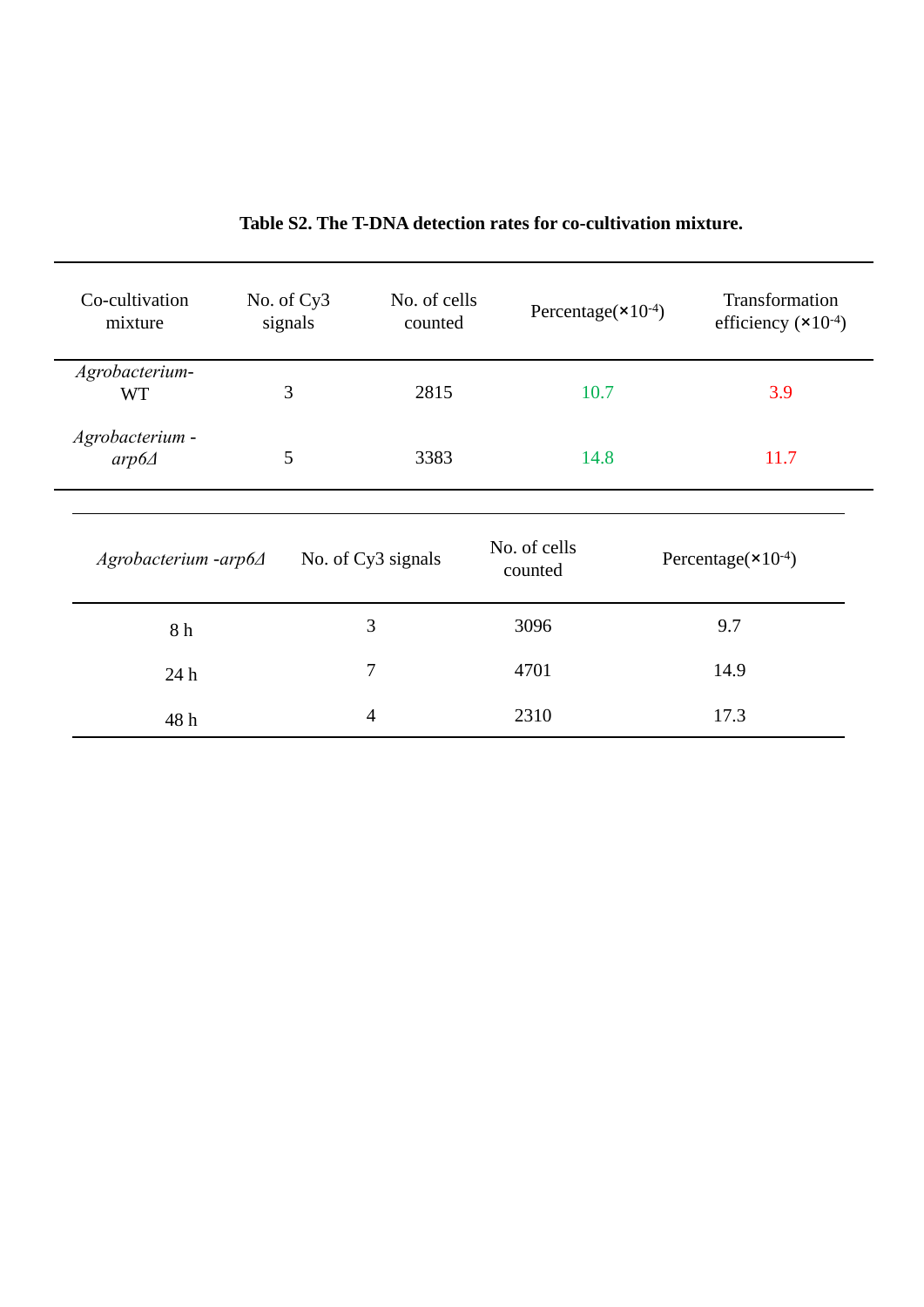```
TTATTTGTAC AATTCATCCA TACCATGGGT AATACCAGCA GCAGTAACAA ATTCTAACAA
\mathbf{1}GACCATGTGG TCTCTCTTTT CGTTTGGATC TTTGGATAAG GCAGATTGAG TGGATAAGTA
61
121 ATGGTTGTCT GGTAACAAGA CTGGACCATC ACCAATTGGA GTATTTTGTT GATAATGGTC
181 AGCTAATTGA ACAGAACCAT CTTCAATGTT GTGTCTAATT TTGAAGTTAA CTTTGATACC
    ATTCTTTTGT TTGTCAGCCA TGATGTAAAC ATTGTGAGAG TTATAGTTGT ATTCCAATTT
241
301 GTGACCTAAA ATGTTACCAT CTTCTTTAAA ATCAATACCT TTTAATTCGA TTCTATTAAC
    TAAGGTATCA CCTTCAAACT TGACTTCAGC TCTGGTCTTG TAGTTACCGT CATCTTTGAA
361421
     TTTCATATGA TCTGGGTATC TAGAAAAACA TTGAACACCA TAAGTTAAAG TAGTGACTAA <- Probe 3
481
     GGTTGGCCAT GGAACTGGCA ATTTACCAGT AGTACAAATA AATTTTAAGG TCAATTTACC <>>
TProbe4
541
601
     GTAAGTAGCA TCACCTTCAC CTTCACCGGA GACAGAAAAT TTGTGACCAT TAACATCACC <- Probe 5
     ATCTAATTCA ACCAAAATTG GGACAACACC AGTGAATAAT TCTTCACCTT TAGACAT
661
```
**Figure S1. The GFP DNA sequence of T-DNA and the 4 probes targeting sites within the GFP sequence.**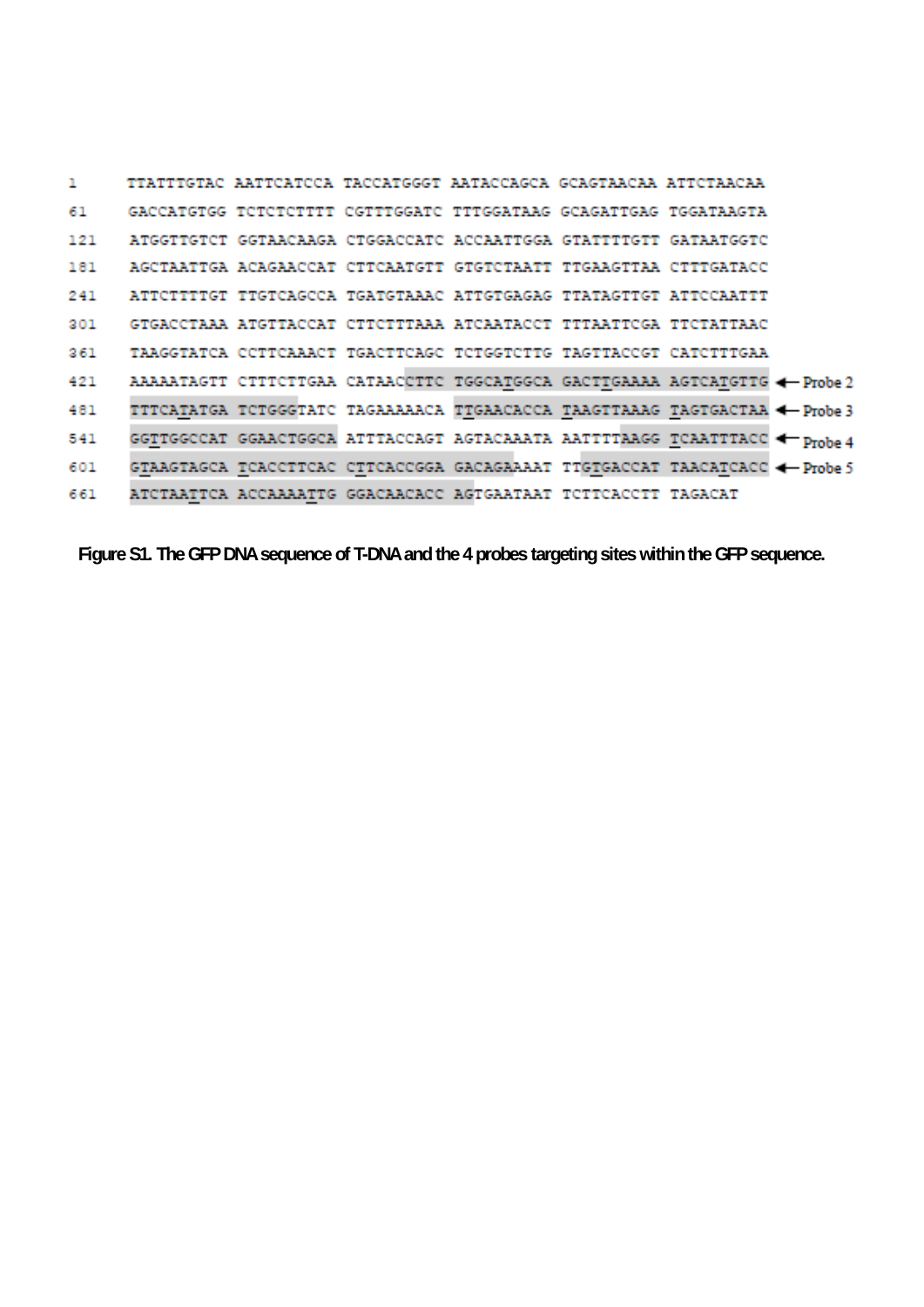

**Figure S2. The test for specificity of GFP probes.** RNAs within the yeast cells could be detected by the probes without denature and RNase treatment. No signals could be detected with RNase treatment. However, the signals could be detected again after treatment of RNase and denature, which means the probes can specifically bind to denatured DNA.